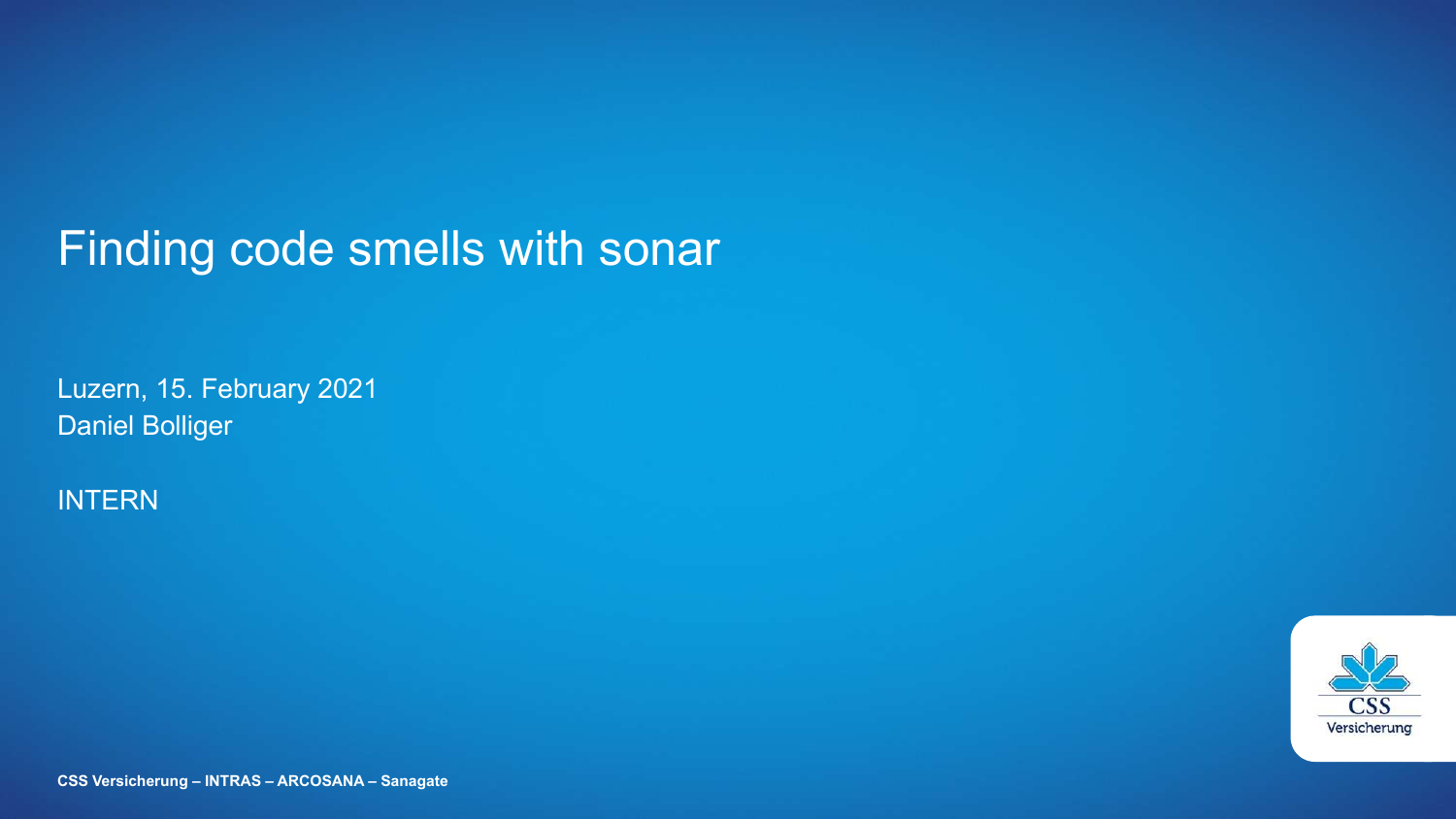# **Content**

- Search project
- Sonar types
- Vulnerabilities
- Code smells
- Sonar project overview
- Conclusion

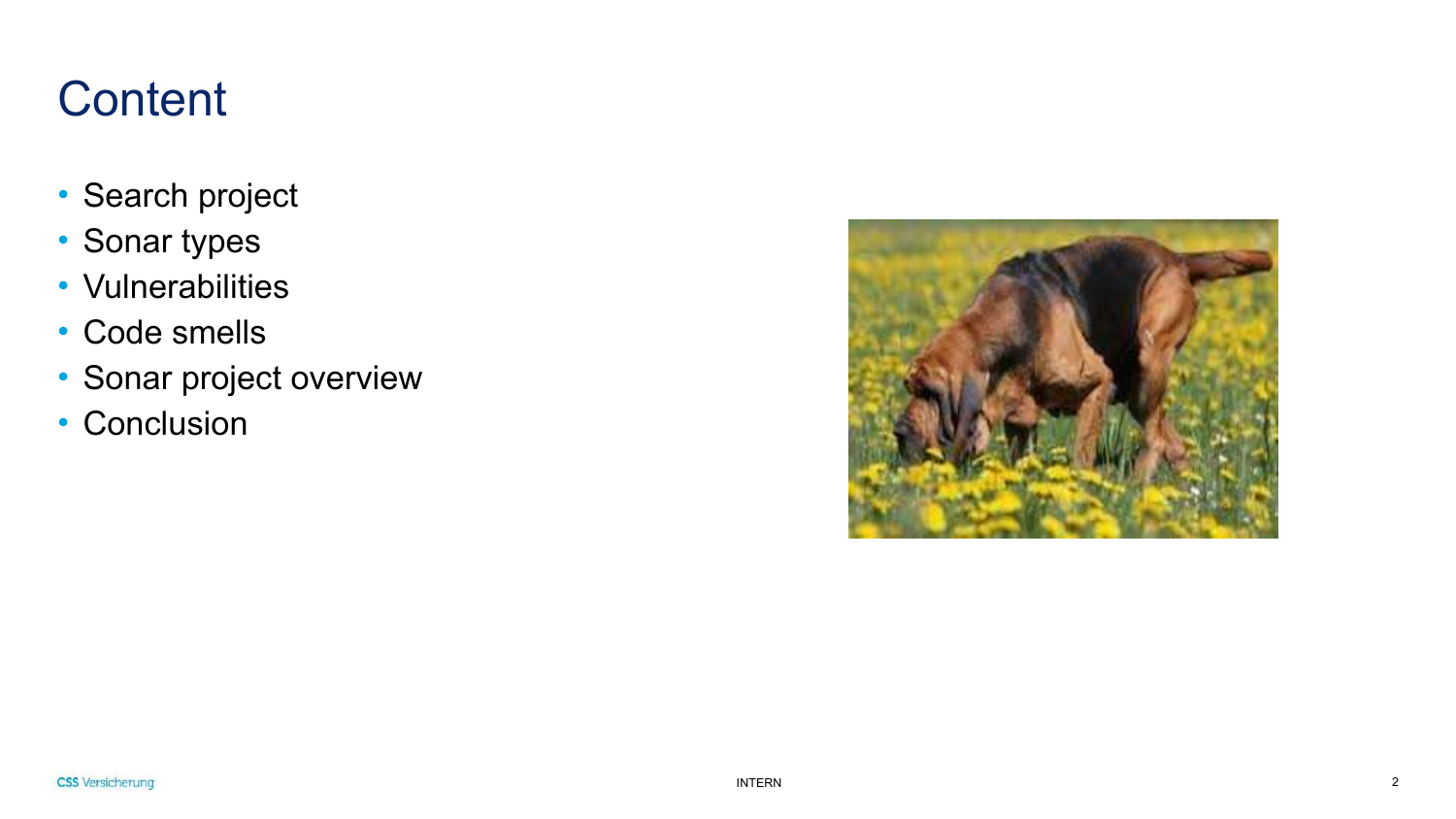# Newer release-unit

- Our realease-unit
- Tests from beginning
- Regular check and fix of sonar-issues

| partner-partner-read-srv<br>master O                  |                                                                  |                                           |                                                       | February 10, 2021, 1:19 AM Version 0.10.3-SNAPSHOT                                                                                                                             |  |
|-------------------------------------------------------|------------------------------------------------------------------|-------------------------------------------|-------------------------------------------------------|--------------------------------------------------------------------------------------------------------------------------------------------------------------------------------|--|
| Issues Measures Code Activity<br>Overview             |                                                                  |                                           |                                                       | 會命                                                                                                                                                                             |  |
| Quality Gate <sup>©</sup><br>Passed                   | About This Project<br>Parent POM fuer Liberty Projekte welche in |                                           |                                                       |                                                                                                                                                                                |  |
| Reliability Measures                                  |                                                                  |                                           | New code: since 0.10.1-SNAPSHOT<br>started 6 days ago | einem Docker Image enden sollen. Ergänzt das<br>dockerpomcss mit Liberty spezifischen<br>Konfigurationen.<br>> kundenbetreuung, vertrieb<br>Java 4.7k<br>6.7k<br>$\mathcal{S}$ |  |
| 赛 Bugs ◎<br>started 8 months ago                      |                                                                  |                                           | (A<br><b>谢 New Bugs</b>                               |                                                                                                                                                                                |  |
| Security Measures                                     |                                                                  |                                           |                                                       | XML <b>■ 1.9k</b><br>Lines of Code<br>$JSP$   $27$                                                                                                                             |  |
| $\mathbf{A}$<br><b>6</b> Vulnerabilities <sup>©</sup> | 9<br>Security Hotspots @                                         | $\n  A\n$<br><b>6</b> New Vulnerabilities | <b>D</b> New Security Hotspots                        | Project Activity                                                                                                                                                               |  |
| Maintainability Measures                              |                                                                  |                                           |                                                       |                                                                                                                                                                                |  |
| 42min <sup><sup>3</sup></sup><br>Debt <sup>O</sup>    | 50<br><b>@</b> Code Smells <sup>@</sup>                          | A.<br>New Debt                            | <sup><sup>®</sup> New Code Smells</sup>               | February 10, 2021<br>0.10.3-SNAPSHOT<br>February 9, 2021<br>Project Analyzed                                                                                                   |  |
| Coverage Measures                                     |                                                                  |                                           |                                                       | February 8, 2021<br>Project Analyzed                                                                                                                                           |  |
| $0.2\%$<br>Coverage <sup>@</sup>                      | 184<br>Unit Tests                                                |                                           | Coverage on New Code                                  | Show More<br>Quality Gate<br>(Default) CSS                                                                                                                                     |  |
| Duplications Measures                                 |                                                                  |                                           |                                                       | <b>Quality Profiles</b>                                                                                                                                                        |  |
| $0.0\%$<br>Duplications <sup>O</sup>                  | Duplicated Blocks                                                |                                           | 0.0%<br>Duplications on<br>18 New Lines               | (Java) KB<br>(JSP) FindBugs Security JSP<br>(XML) CSS                                                                                                                          |  |
|                                                       |                                                                  |                                           |                                                       | <b>External Links</b><br>备 Project's Website<br>C Continuous integration                                                                                                       |  |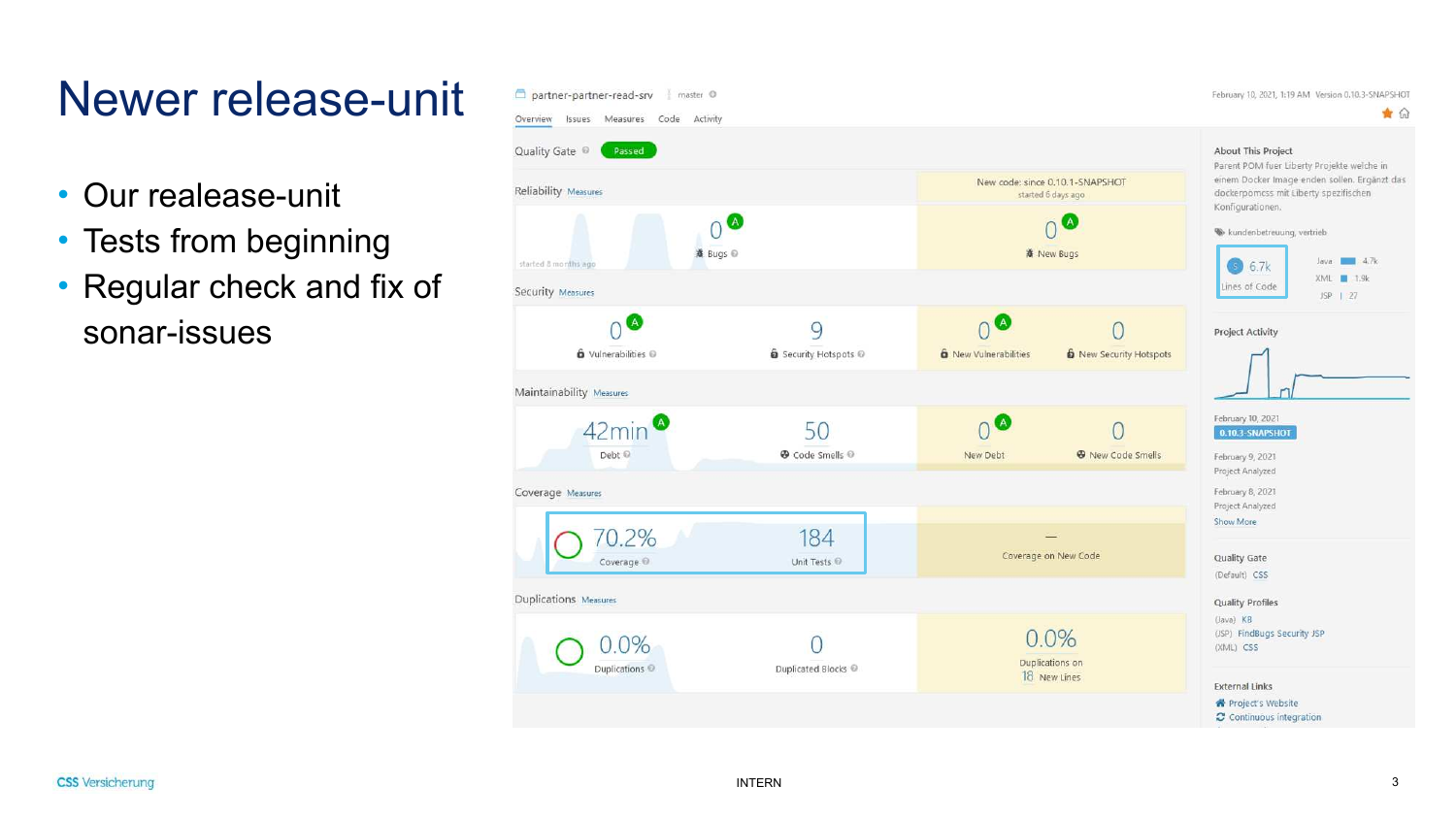# Old release-unit

- Shared release-unit
- Depth to big to fix

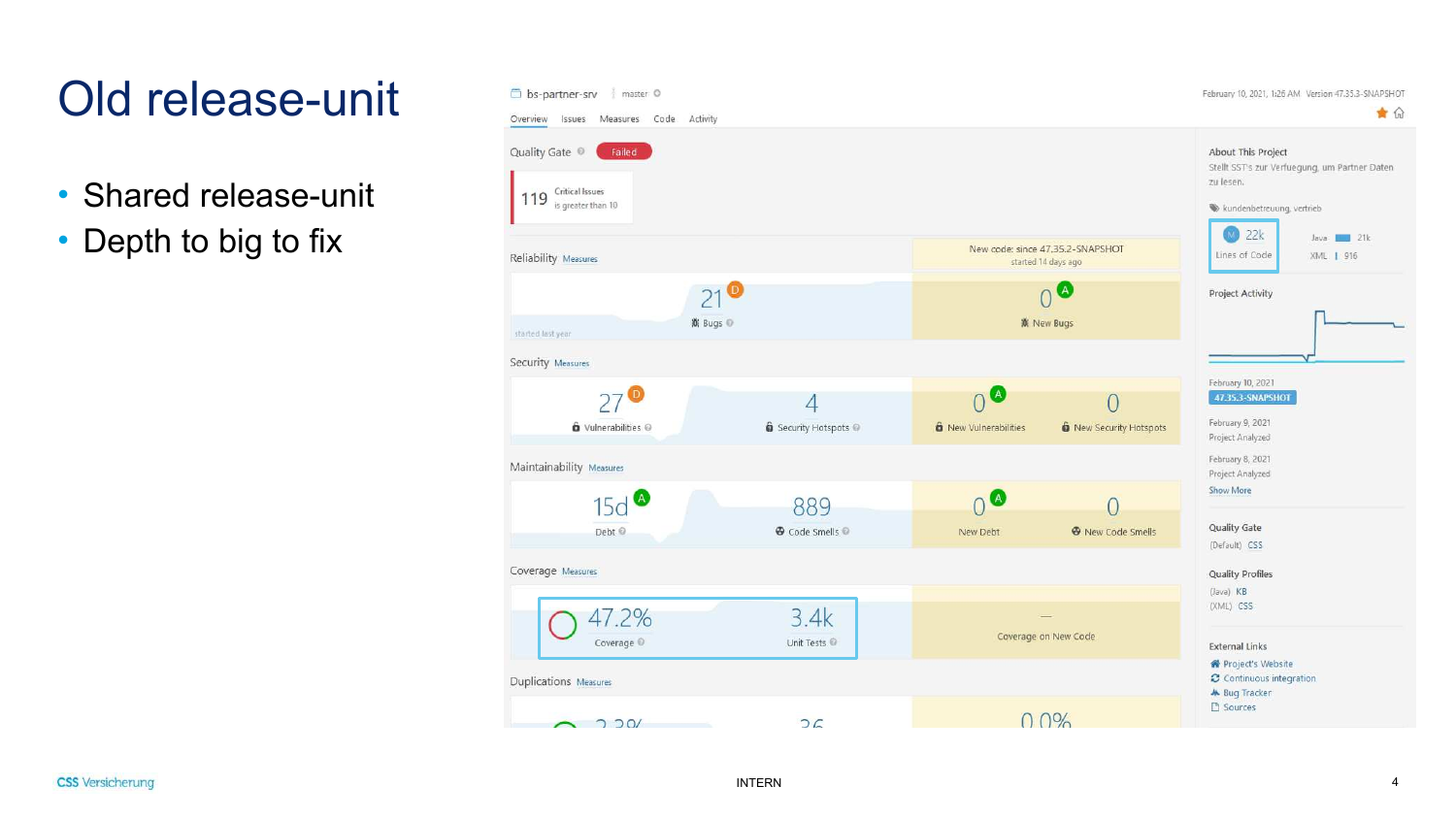# Sonar types

| My Issues              | All                      |
|------------------------|--------------------------|
| <b>Filters</b>         | <b>Clear All Filters</b> |
| Bug<br>$\times$ Type   | Reset                    |
| <b>谱 Bug</b>           | 21                       |
| <b>b</b> Vulnerability | 27                       |
| <b>B</b> Code Smell    | 893                      |
| Security Hotspot       | 4                        |

### • Bugs

- possible nullpointer, unnecessery null-checks…
- condition always evaluate to "false" or "true"
- Vulnerabitity
	- Some code smells
- Code smells
	- Mostly clean-code
	- Some code smells
- Securitiy hotspots
	- Possible missing role-checks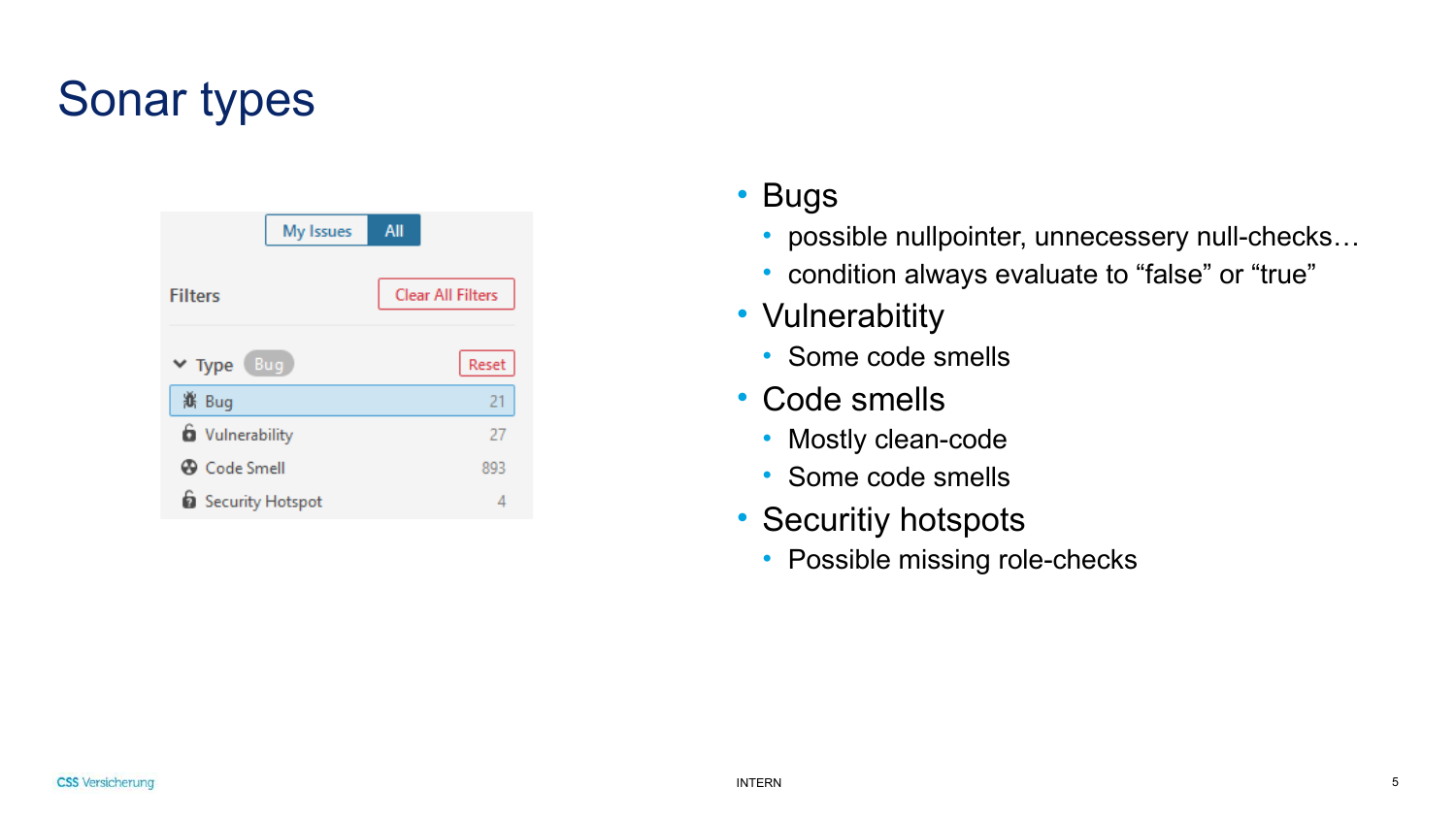## **Vulnerabilities**

### COU: Inappropiate intimacy

| $\times$ Rule                                                     |    |
|-------------------------------------------------------------------|----|
| Q Search for rules                                                |    |
| (Java) Class variable fields should not have public accessibility | 24 |
| (Java) "@Deprecated" code should not be used                      |    |
| (Java) Basic authentication should not be used                    |    |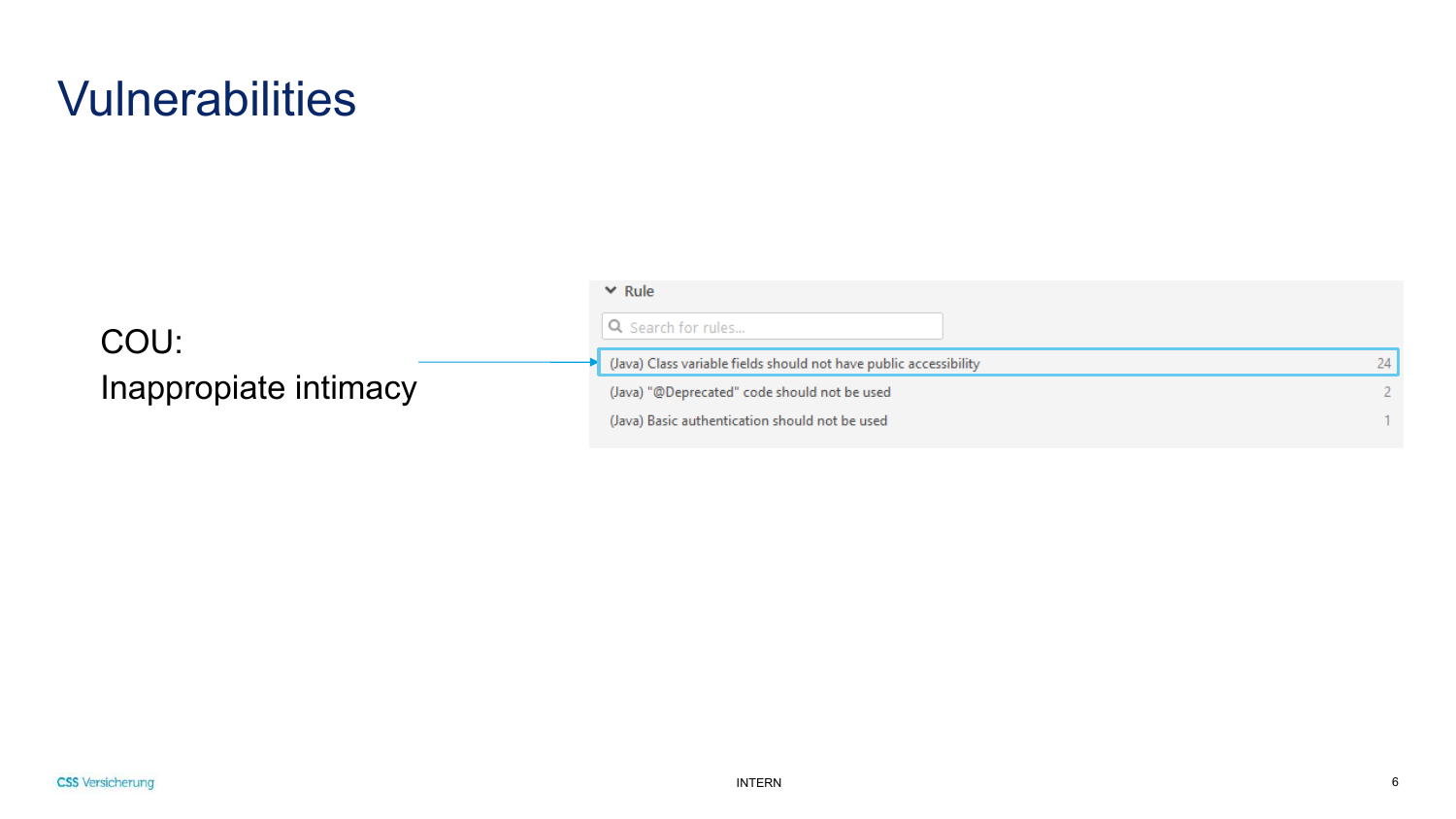## Code smells

### BLO: large method or class

BLO: dataclumps

| Q Search for rules                                                                       |  |
|------------------------------------------------------------------------------------------|--|
| (Java) The diamond operator ("<>") should be used                                        |  |
| (Java) Assertion arguments should be passed in the correct order                         |  |
| (Java) Synchronized classes Vector, Hashtable, Stack and StringBuffer should not be used |  |
| (Java) Cognitive Complexity of methods should not be too high                            |  |
| (Java) Collection.isEmpty() should be used to test for emptiness                         |  |
| (Java) Modifiers should be declared in the correct order                                 |  |
| (Java) String literals should not be duplicated                                          |  |
| (Java) "@Deprecated" code should not be used                                             |  |
| (Java) Redundant casts should not be used                                                |  |
| (Java) Boolean literals should not be redundant                                          |  |
| (Java) Boolean expressions should not be gratuitous                                      |  |
| (Java) Collapsible "if" statements should be merged                                      |  |
| (Java) Utility classes should not have public constructors                               |  |
| (Java) Type parameter names should comply with a naming convention                       |  |
| (Java) Try-catch blocks should not be nested                                             |  |

 $\times$  Rule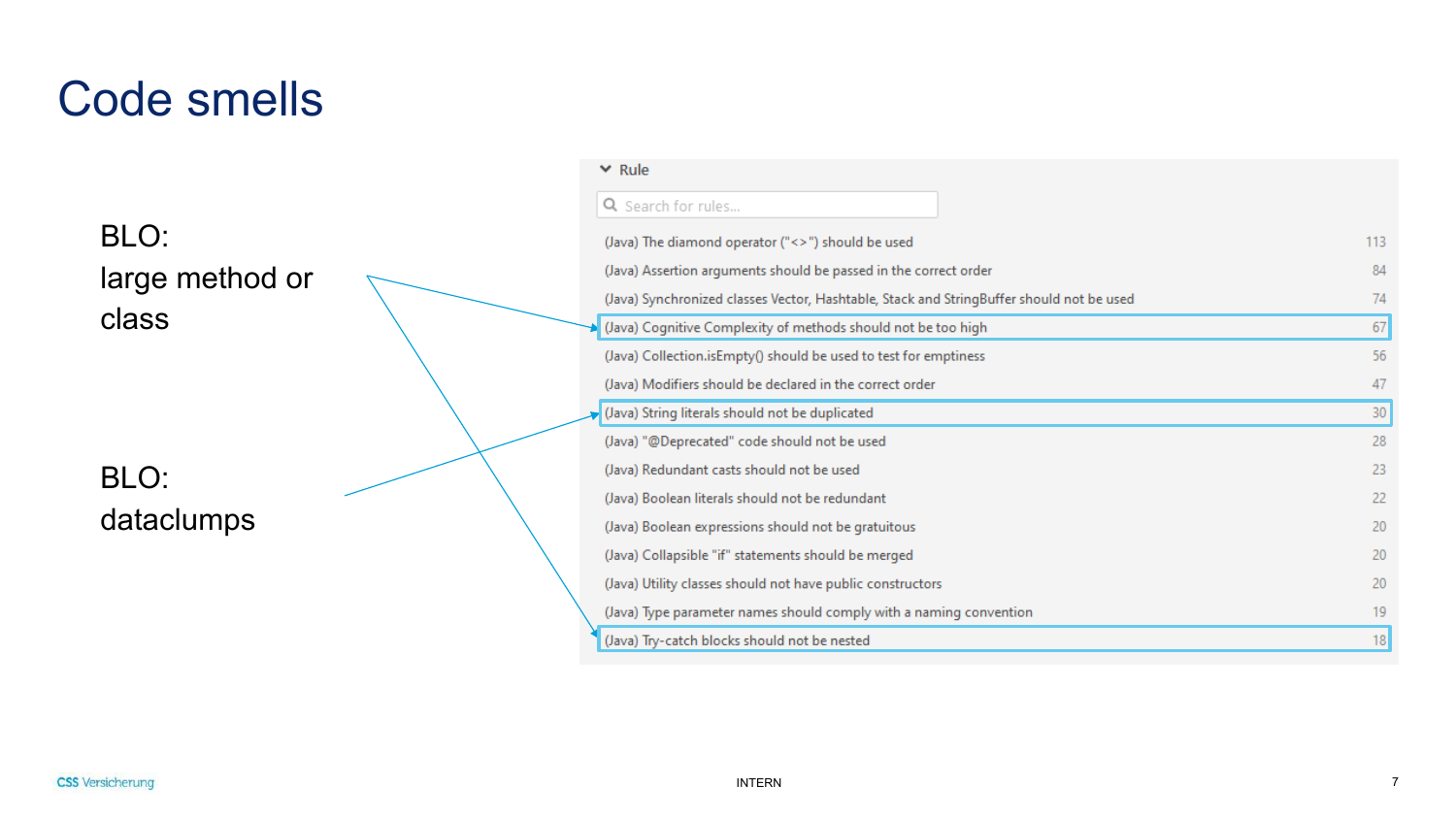# Cognitiv complexity example

Refactor this method to reduce its Cognitive Complexity from 31 to the 15 allowed. See Rule 5 years ago ▼ L89 % **A** Code Smell ▼ **Q** Critical ▼ Q Open ▼ **R** Reto Lehre ▼ 21min effort Comment → brain-overload ▼ 90 rola... 91 reto... BSAdresseQuerySearchGemeindedatenOutContainer bsOut = this.partnerFactory.createBSAdresseQuerySearchGemeindedatenOu 92 rola ... 1 if (siebelOut != null 2 && siebelOut.getfSiebelMessage() != null && siebelOut.getfSiebelMessage().getfintObjInst( 93 reto... 94 rola… && siebelOut.getfSiebelMessage().getfintObjInst().size() > 0) { 95 96 List<Service\_Locator\_Zipcode\_AdminIC> siebelDaten = siebelOut.getfSiebelMessage().getfintObjInst(); 97 98 8 for (Service\_Locator\_Zipcode\_AdminIC obj : siebelDaten) { 99 BSGemeindedatenImpl gemeinde = new BSGemeindedatenImpl(); 100 chri… gemeinde.setOnrp(obj.getfOrdkey()); ⇞ € 113 chri ...  $*$ 114 chri ... 4 if (obj.getfLatitude() != null 5 && obj.getfLatitude().trim().length() > 0 && obj.getfLongitude() != null 115 116 && obj.getfLongitude().trim().length() >  $\theta$ ) { 117 chri… BSGeoKoordinaten geoKoord = new BSGeoKoordinatenImpl(); € ♣  $125$  chri $\ldots$ Set<BSOrganisationReferenz> agenturenSet = new HashSet<BSOrganisationReferenz>(); 126 127 reto...  $6$  if (agenturen !=  $null)$  { 7 for (AVIS\_Gemeinde\_SST\_Agentur\_VBCIC agentur : agenturen) { 128 chri...  $8$  if (agentur ==  $null)$  { 129 130 continue; 131 - 3 132 9 if (StringUtils.isEmpty(agentur.getfAVIS\_Agentur\_Nr()) 10 || StringUtils.isEmpty(agentur.getfAVIS\_Agen 133 reto... 134 reto... LOGGER.info("Leere/Ungueltige Agentur gefunden in Gemeinde Nr. " + obj.getfGemeinde\_Nr()); continue; 135 chri… orgRef.setTyp(AVISToBSConverter.convertCode(agentur.getfAVIS\_Agentur\_Typ(), "DIVISION\_TYPE", DivisionTy 141 reto... 142 chri... ii if (agentur.getfAVIS\_Agentur\_Typ() == null) { 143 144 throw new BSException("DIVISION\_TYPE should not be NULL"); step… 145 chri... ♣  $\leq$ 

 $\blacksquare$  tur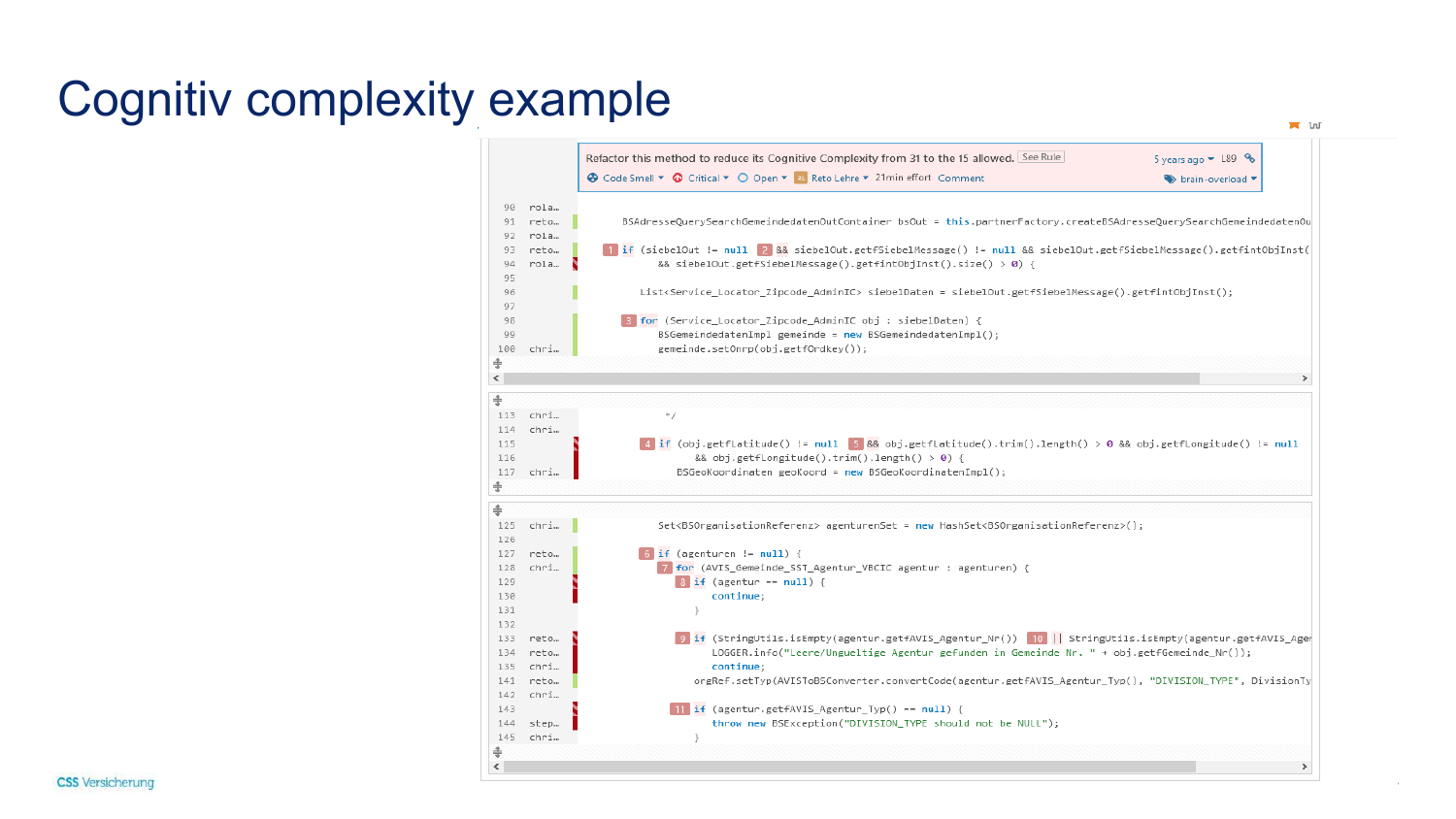## Sonar code smells

- Most code smells in Sonar are not "real" code smells like described here (https://sourcemaking.com/refactoring/smells)
- They are mostly clean-code-issues
	- Unused variables
	- Unused imports
	- Unused assignements
	- Commented code
	- Wrong assertions
	- Not immediatly returned value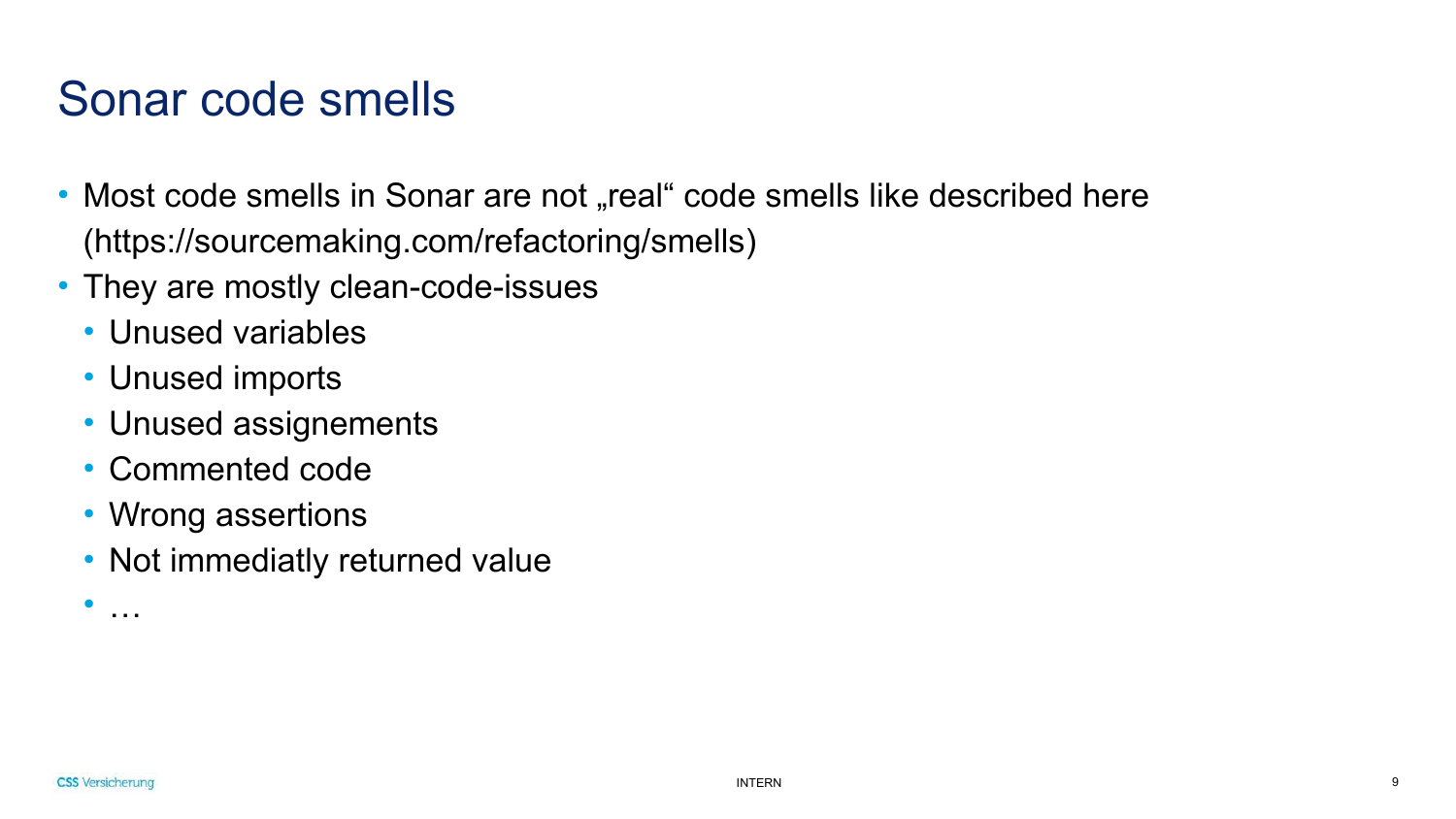# Project overview

- Maintainabilty
	- Splitted new and old code
- Compexity
	- Amount of testcases to have full coverage
	- Complexity to understand the code

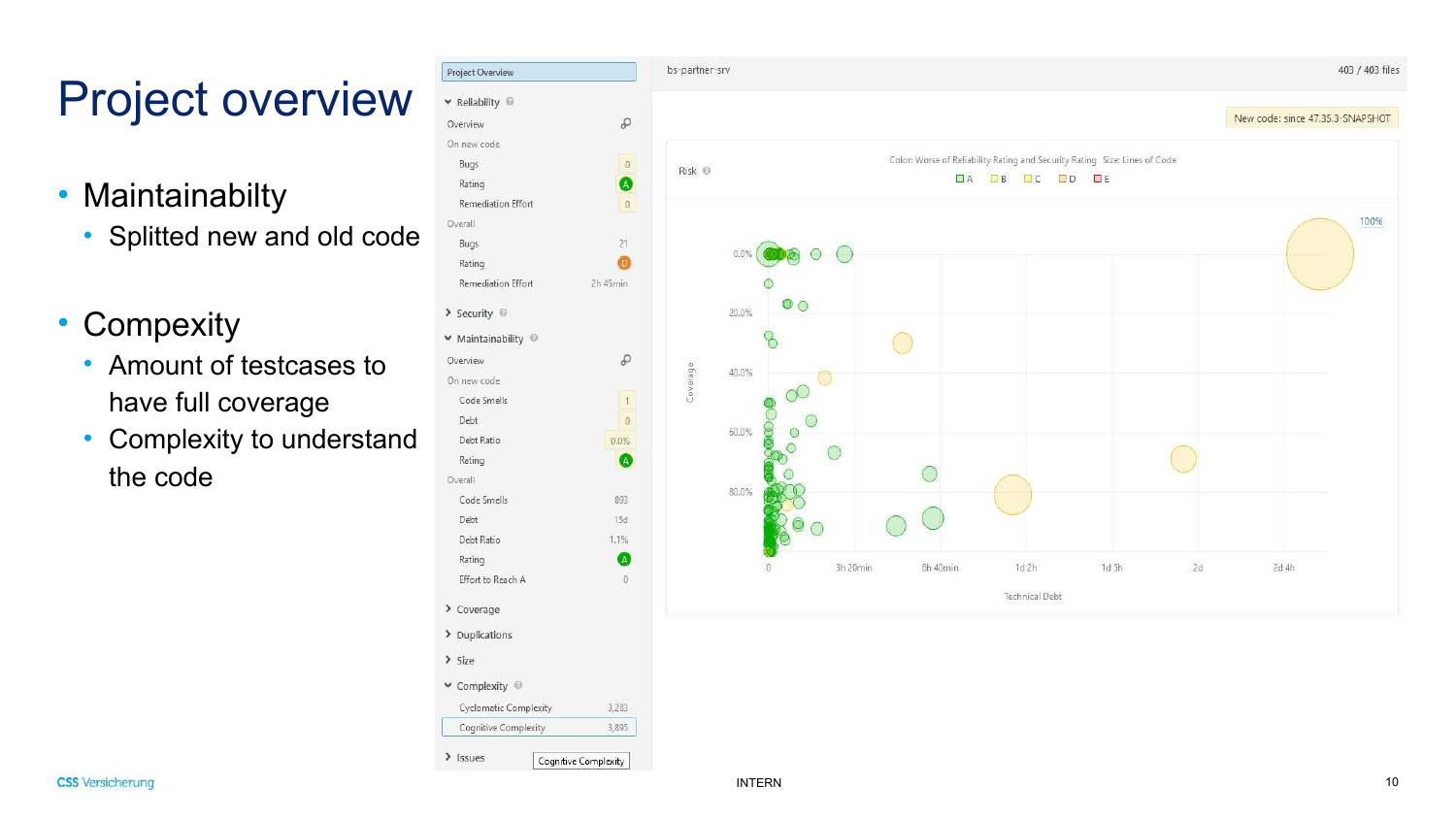# **Conclusion**

- Sonar is good at:
	- Clean-code-violations
	- Code coverage
	- Big picture of quality
- Sonar is less good at:
	- Code smells
	- Design-failures
	- •
- Searching code smells is not easy
- I think you have to stumble over them and recognize them